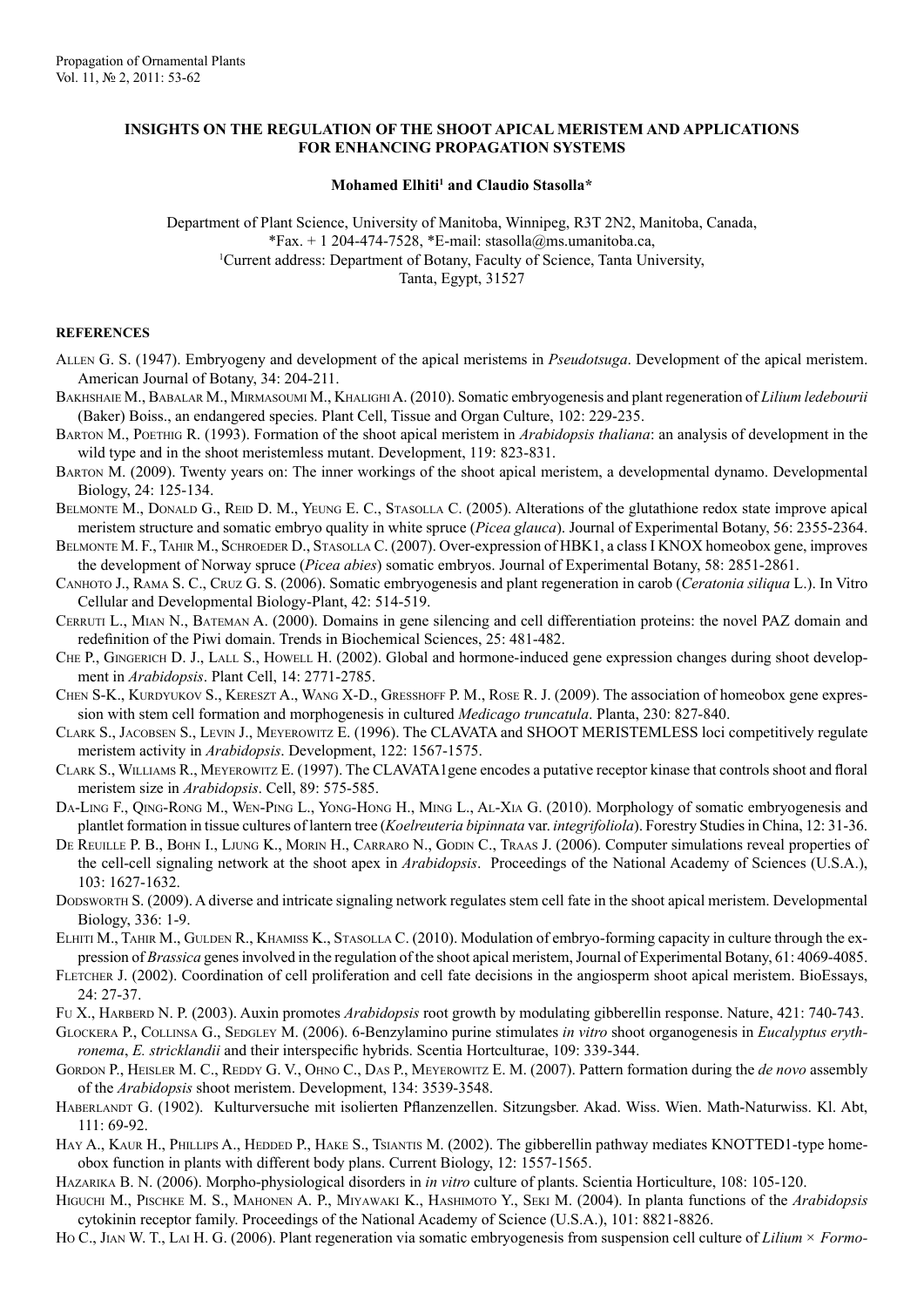*longi* HORT. Using a bioreactor system. In Vitro Cellular and Developmental Biology-Plant, 42: 240-246.

- HOHE A. (2010). Ambitious expectations: somatic embryogenesis in ornamental plant propagation. Propagation of Ornamental Plants, 10: 176-182.
- Hunter D. A., Yoo S. D., Butcher S. M., Mcmanus M. T. (1999). Expression of 1 aminocyclopropane-1-carboxylate oxidase during leaf ontogeny in white clover. Plant Physiology, 120: 131-141.
- Jasinski S., Piazza P., Craft J., Hay A., Wolley L., Rieu I. (2005). KNOX action in *Arabidopsis* is mediated by coordinate regulation of cytokinin and gibberellin activities. Current Biology, 15: 1560-1565.
- Johnson M. A. (1951). The shoot apex in gymnosperms. Phytomorphology, 1: 188-204.
- Kaur N., Pati P. K., Sharma M., Ahuja P. S. (2006). Somatic embryogenesis from immature zygotic embryos of *Rosa bourboniana* Desp. In Vitro Cellular and Developmental Biology-Plant, 42: 124-127.
- Kerstetter R., Vollbrecht E., Vollbrecht E., Lowe B., Veit B., Yamaguchi J., Hake S. (1994). Sequence analysis and expression patterns divide the maize knotted1-like homeobox genes into two classes. The Plant Cell, 6: 1877.
- Kim S. W., Oh S. C., In D. S., Liu J. R. (2003). High frequency somatic embryogenesis and plant regeneration in zygotic embryo cultures of *Japanese honeysuckle*. Plant Cell, Tissue and Organ Culture, 72: 277-280.
- Kong L., Yeung E. C. (1995). Effects of silver nitrate and polyethylene glycol on white spruce (*Picea glauca*) somatic embryo development: enhancing cotyledonary embryo formation and endogenous ABA content. Physiologia Plantarum, 93: 298-304.
- Kong L., Attree S. M., Evans D. E., Binarova P., Yeung E. C., Fowke T. (1999). Somatic embryogenesis in white spruce: studies of embryo development and cell biology. *In:* Jain S. M., Gupta P. K., Newton R. J. (Eds). Somatic embryogenesis of woody plants. Vol 4. Kluwer Academic Publisher. Dordrecht: 1-28.
- KORAC S. Z., MILOJEVIC J., TUBIC L., DRAGOSAVAC D. C., MITIC N., VINTERHALTER B. (2010). Somatic embryogenesis and plant regeneration from root sections of *Allium schoenoprasum* L. Plant Cell, Tissue and Organ Culture, 101: 237-244.
- Lawson R. H. (1996). Economic importance and trends in ornamental horticulture. ISHS Acta Horticulturae, 432: 226-237.
- Lenhard M., Jürgens G., Laux T. (2002). The WUSCHEL and SHOOTMERISTEMLESS genes fulfill complementary roles in *Arabidopsis* shoot meristem regulation. Development, 129: 3195-3206.
- Li C. H., Liu B., Kim T. D., Moon H. K., Choi Y. E. (2008). Somatic embryogenesis and plant regeneration in elite genotypes of *Picea koraiensis*. Plant Biotechnology Report, 2: 259-265.
- Liao Y. K., Liao C. K., Ho Y. L. (2008). Maturation of somatic embryos in two embryogenic cultures of *Picea morrisonicola* Hayata as affected by alternation of endogenous IAA content. Plant Cell, Tissue and Organ Culture, 93: 257-268.
- Lin G. Z., Zhao X. M., Hong S. K., Lian Y. J. (2011). Somatic embryogenesis and shoot organogenesis in the medicinal plant *Pulsatilla koreana* Nakai. Plant Cell, Tissue and Organ Culture, 45: 345-365.
- Lo Schiavo F., Pitto L., Giuliano G., Torti G., Nuti-Ronchi V., Marazziti D., Vergara R., Orselli S., Terzi M. (1989). DNA methylation of embryogenic carrot cell cultures and its variations as caused by mutation, differentiation, hormones, and hypomethylating drugs. Theoretical and Applied Genetics, 77: 325-331.
- Ma G., Wu G. (2006). Direct shoot organogenesis from cotyledons of *Ochna integerrima* (Lour.) Merrill. Propagation of Ornamental Plant, 6: 145-148.
- Ma G., Jaime A., Da Silva J. A. T., Lu J., Zhang X., Zhao J. (2011a). Shoot organogenesis and plant regeneration in *Metabriggsia ovalifolia*. Plant Cell, Tissue and Organ Culture, 34: 456-466.
- MA G., Lu J., DA SILVA J. A. T., ZHANG X., ZHAO J. (2011b). Shoot organogenesis and somatic embryogenesis from leaf and shoot explants of *Ochna integerrima* (Lour). Plant Cell, Tissue and Organ Culture, 104: 157-162.
- Malter A. J. (1995). The economic importance of ornamentals. Market Research Department, Ministry of Agriculture, Tel Aviv, Israel: 765-786.
- Mayer K., Schoof H., Haecker A., Lenhard A., Jurgens G., Laux T. (1998). Role of WUSCHEL in regulating stem cell fate in the *Arabidopsis* shoot meristem. Cell, 95: 805-815.
- MITHILA J., HALL J. C., VICTOR J. M., SAXENA P. K. (2003). Thidiazuron induces shoot organogenesis at low concentrations on leaf and petiole explants of African violet (Saintpaulia ionantha Wendl.) Plant Cell Report, 21: 408-414.
- McConnell J., Barton M. (1995) Effect of mutations in the PINHEAD gene of *Arabidopsis* on the formation of shoot apical meristems. Developmental Genetics, 16: 358-366.
- Monk M., Boubelik M., Lehnert S. (1987). Temporal and regional changes in DNA methylation in the embryonic, *extra-embryonic* and germ cell lineages during mouse embryo development. Development, 99: 371-382.
- Mordhorst A. P., Voerman K. J., Hartog M. V., Meijer E. A., Van Went J., Koornneef M., De Vries S. (1998). Somatic embryogenesis in *Arabidopsis thaliana* is facilitated by mutations in genes repressing meristematic cell division. Genetics, 149: 549-563.
- Moussian B., Schoof H., Haecker A., Jurgens G., Laux T. (1998). Role of the ZWILLE gene in the regulation of central shoot meristem cell fate during *Arabidopsis* embryogenesis. The EMBO Journal, 17: 1799-1809.
- MUJIB A., BANERJIEE S., GHOSH P. D. (2007). Callus induction, somatic embryogenesis and chromosomal instability in tissue cultureraised Hippeastrum (*Hippeastrum hybridum* cv. United Nations). Propagation of Ornamental Plants, 7: 169-174.
- NAKANO M., TANAKA S., OOTA M., OOKAWA E., SUZUKI S., SAITO, H. (2003). Regeneration of diploid and tetraploid plants from callusderived protoplasts of *Agapanthus praecox* ssp. orientalis (Leighton) Leighton. Plant Cell, Tissue and Organ Culture, 72: 63-69.
- Okkels F. T. (1988). A theory explaining formation of somatic embryogenic cells by auxin-induced inhibition of DNA methylation. Physiologia Plantarum, 73, 11A.
- Pritchard N. H. (1964). A cytochemical study of embryo development in *Stellaria media*. American Journal of Botany, 51: 472-479. Raghavan V. (1976). Experimental embryogenesis in vascular plants. Academic Press. London: 45-48.
- Ramesar-Fortner N. S., Yeung E. C. (2001). Tri-iodobenzoic acid affects shoot apical meristem formation and function in zygotic embryos of *Brassica napus* cv. Topas. Canadian Journal of Botany, 79: 265-273.
- Ramesar-Fortner N. S., Yeung E. C. (2006). Physiological influences in the development and function of the shoot apical meristem